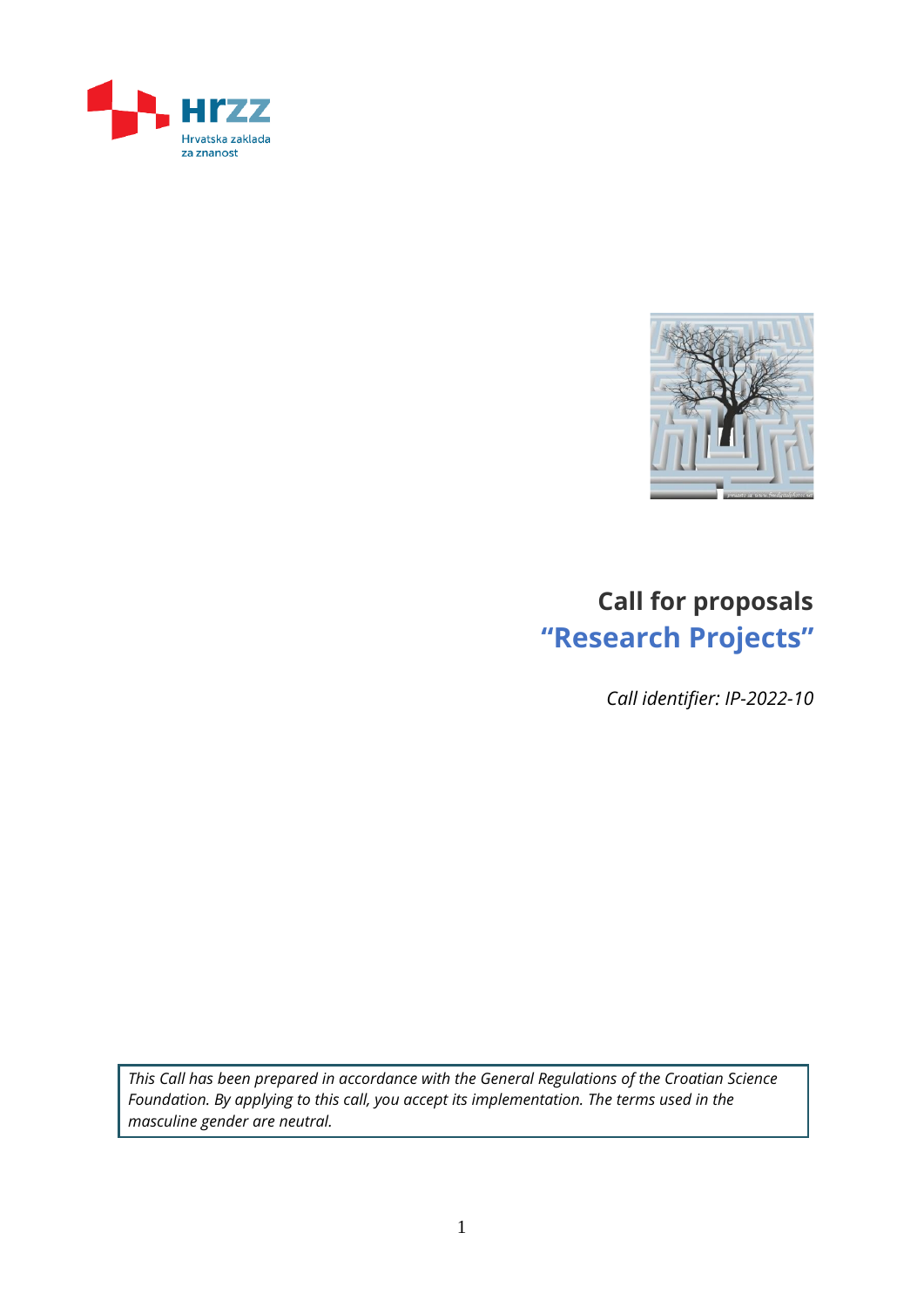### **About the program**

The Research Projects program funds basic research that creates new knowledge about a particular field or improves existing knowledge and aims to improve understanding of the research subject, as well as applied research conducted with clear technological, economic, or social objectives.

The proposed topic must be internationally recognized and/or of national significance, and the applicant must have an excellent track record. Projects supported under this call should be based on strong research teams formed at Croatian scientific institutions and whose principal investigators are internationally and nationally respected scientists. Consolidation of research is encouraged to increase the quality of research and create internationally competitive and recognized research groups. Under this Call, researchers can also apply for joint bilateral or trilateral projects with researchers from Slovenia (ARRS) and Switzerland (SNSF).

### **The objectives of the call:**

- Creation of new knowledge that will contribute to the strengthening of the Croatian economy and the welfare of society
- To encourage the establishment of links between researchers and the formation of recognizable research groups dealing with internationally and/or nationally significant topics, whose principal investigators are outstanding scientists with internationally recognized achievements
- Support research groups that can compete at the international level and scientists who have the potential to mentor a new generation of early career researchers
- Support international networking
- To develop scientific and research potential in Croatia.

#### **About the Call:**

**Call opening date: May 24, 2022. Call closing date:** Wednesday, October 5 , 2022. at 13:00 (CEST) **The Call is open to all scientific fields. Budget for the first year of project implementation**: HRK 30.000.000,00 **Duration of project:** 4 years **Recommended start date:** September 2023. Projects should start no later than three months

after receiving the notification to start negotiations on the work and Financial Plans to begin. More detailed instructions can be found in the **Guidelines for Applicants to the Croatian Science Foundation's Calls.**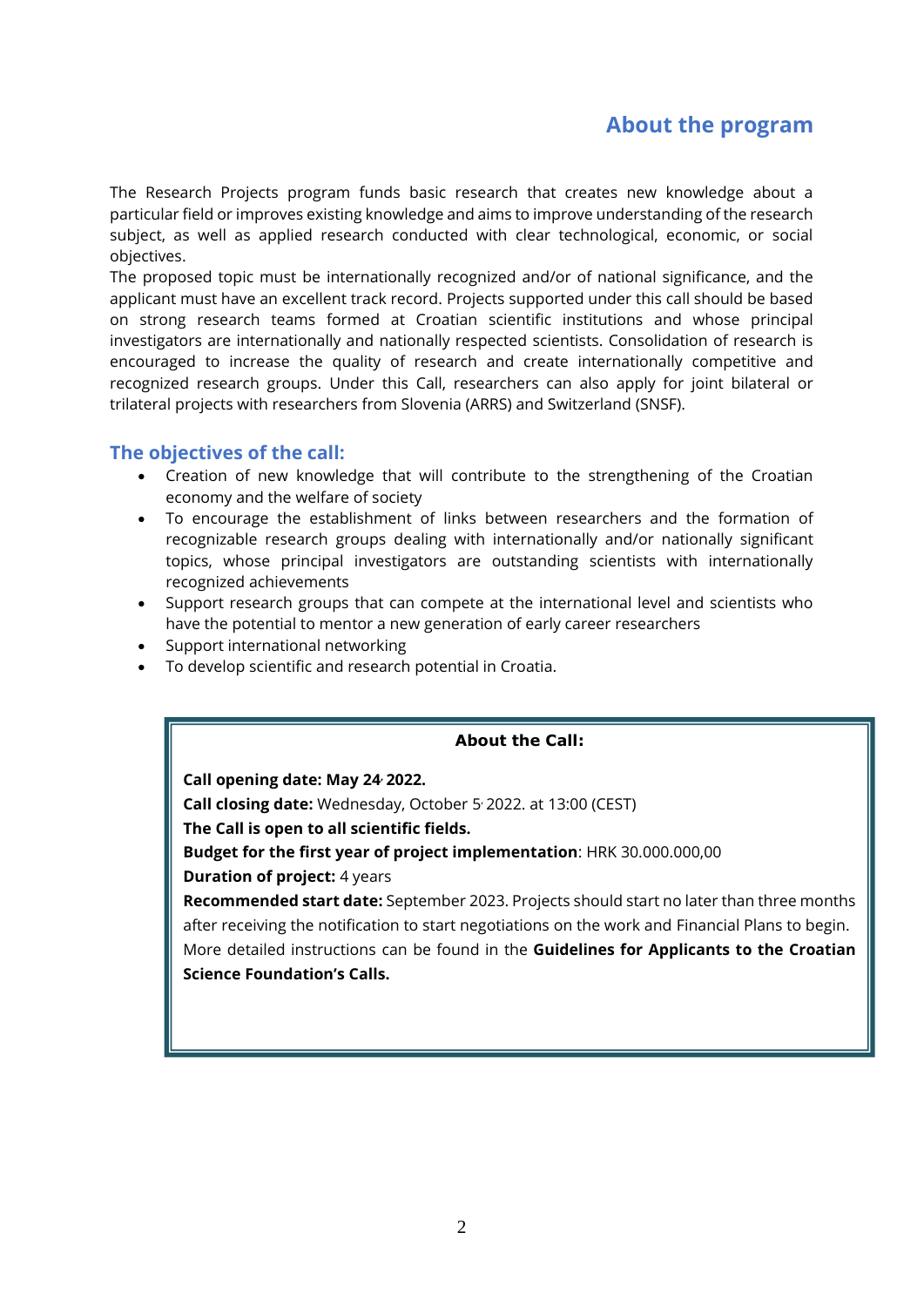# **The applicant (PI)**

- The scientist responsible for the scientific research and management of the entire project.
- An active researcher (with a PhD degree, experience in project management, an active research group as evidenced by the list of achievements of the principal investigator, relevant publications and/or patents in the research field of the proposed project) with internationally recognized achievements and proven successful mentoring of young researchers.
- Permanently employed at a public university, a public research institute in the Republic of Croatia or another legal entity engaged in scientific activity and registered in the Register of Scientific Institutions of the Ministry of Science and Education, and fulfilling the minimum requirements set forth in the Regulation on the Conditions for Granting Permission to Conduct Scientific Activity, the Conditions for Reaccreditation of Scientific Institutions and the Content of the Permission (OG 83/10). The applicant may submit a project proposal only in the field for which the scientific institution where he/she is employed and where the project is to be carried out has been accredited
- Full members of the Croatian Academy of Sciences and Arts may submit project proposals.
- An individual applicant may submit only one project proposal per call

The same researcher may simultaneously hold the status of principal investigator and/or team member on a maximum of two research projects and/or Installation Research Projects that have been proposed or are in progress, in such a way that he/she may be principal investigator on one project and team member on another project or team member on two projects. For this Call, the above rule does not apply to investigators who are Principal Investigators and/or Team Members of projects that end on September 1, 2023.

Principal Investigators of projects funded under the Tenure-Track Pilot Program are not eligible applicants but may be team members of an HRZZ-funded project.

(Co-)leaders of bilateral calls (IPS and IPCH) may participate in a maximum of two applied or ongoing research and/or facility research projects, and co-leadership of a bilateral project counts as an associate role.

### **Institutional support**

The competitiveness of the research group is not possible without the support of the scientific institution where the applicant is employed. Therefore, HRZZ supports projects with clearly defined and active support from the scientific institution where the proposed project will be carried out (adequate facilities, administrative support, existing scientific infrastructure, equipment provided to the Principal Investigator, etc.).

### **Terms and Conditions for the call**

Projects funded under this call should meet the following criteria:

- Projects that will be carried out over a 4-year period.
- Internationally competitive and nationally relevant issues and establishing links between scientific institutions and devices.
- Projects with a clear scientific contribution.
- Projects carried out by an active research group whose contribution is transparent and planned according to the project's work plan.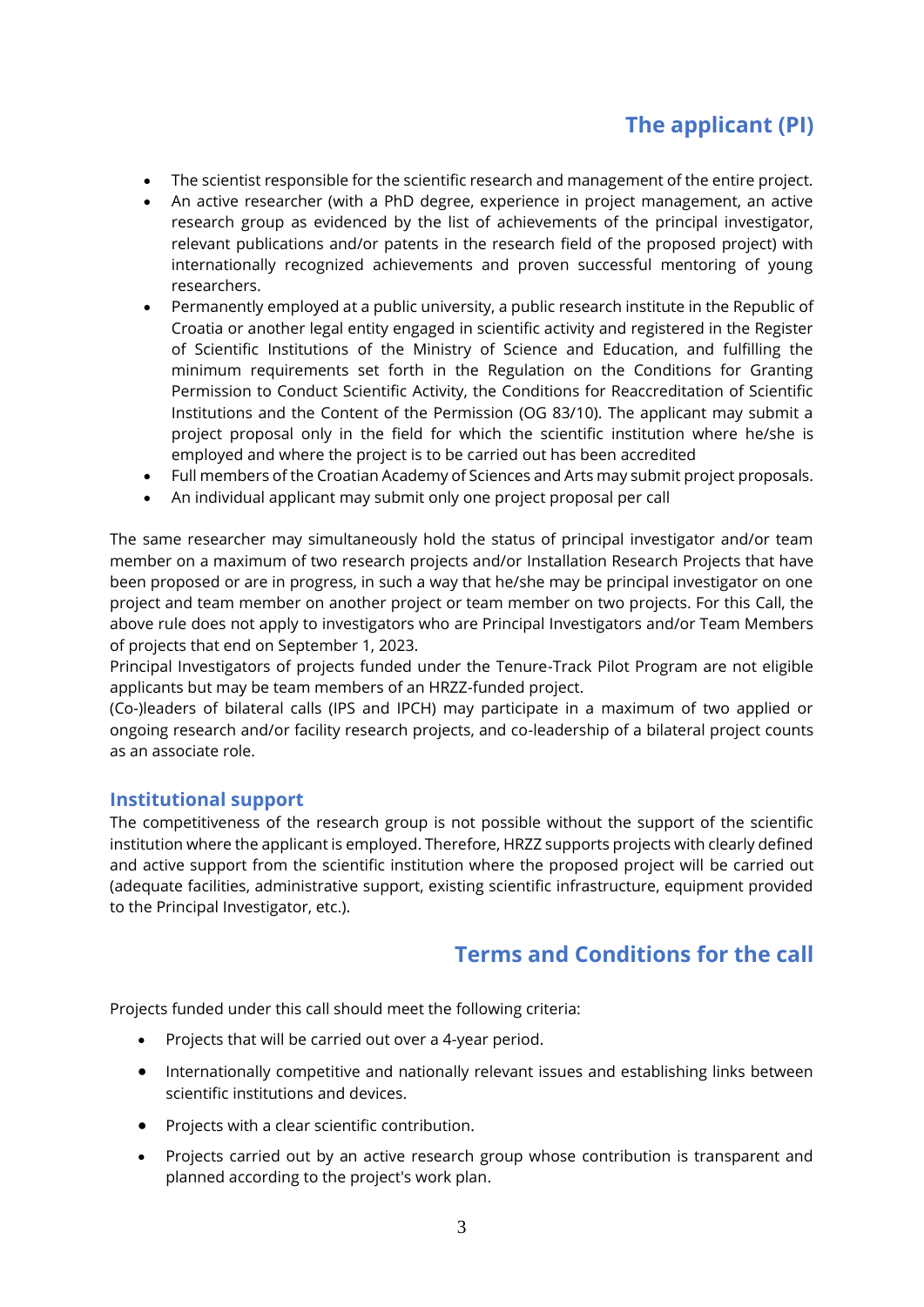- Research that is strongly and unquestionably supported by a scientific institution.
- Relevant research that contributes to the development of science and society and to the creation of new knowledge and technologies. This includes new research that has not previously been conducted in any form or funded from other sources, including participation in longitudinal or long-term research conducted through collaboration in international partnerships or as part of international longitudinal research, or research already funded from other sources.
- Bilateral and trilateral proposals with researchers from Slovenia (ARRS) and Switzerland (SNF) within the <u>[Weave](https://hrzz.hr/pokrenut-weave-novi-sustav-financiranja-prekogranicnih-istrazivanja/)<sup>1</sup> initiative. Partner institutions should apply for this call through</u> their national funding agencies.
- Projects must be consistent with the principles of research integrity.

Requests for reinstatement of an HRZZ-funded project must clearly demonstrate the development of research objectives. HRZZ will not support projects that duplicate the objectives of previously funded projects; this will be verified during evaluation.

No form of gender or other discrimination will be permitted in the application process for HRZZ Calls. Persons of both genders can apply for this competition under equal conditions.

The Croatian Science Foundation strongly supports and promotes gender equality, gender inclusion and the principles of equal opportunities and non-discrimination.

All information provided in the application documents must be correct and complete and must be provided in the places provided for this purpose.

# **Funding**

The budget for the "Research Projects" call is HRK 30,000,000.00 for the first year of project implementation.2

#### **The funds should be evenly distributed over the entire period of project implementation and amount to 25% of the total amount per project year.**

The total funds requested should represent a realistic estimate of the research needs and be fully justifiable.

Maximum project funds: between HRK 1,000,000.00 and HRK 1,500,000.00, or between HRK 600,000.00 and HRK 900,000.00 in the case of projects in the social sciences and humanities. In the case of research groups with a larger number of researchers, the grant may be increased due to higher material costs for research or purchase of scientific equipment.

The minimum funding of a project, excluding personnel costs (Category 2 in the Financial Plan), shall be HRK 300,000.00.

Types of eligible expenses:

Research costs.

.

Personnel costs (employment of postdoctoral fellows);

 $1$  The Weave initiative is based on the Lead Agency procedure. The goal is for two or more institutions from different countries to give researchers the opportunity to submit a joint research project proposal to one of the institutions (i.e., the Lead Agency). The Lead Agency in this Call is the Croatian Science Foundation (HRZZ). The institution to which the project proposal is submitted (HRZZ) will conduct the evaluation process according to the established procedures.

 $2\text{ A}$ s the projects are expected to be contracted in 2023, the official fixed conversion rate of the Croatian National Bank will be used for recalculating the financial plan and the overall budget of the program.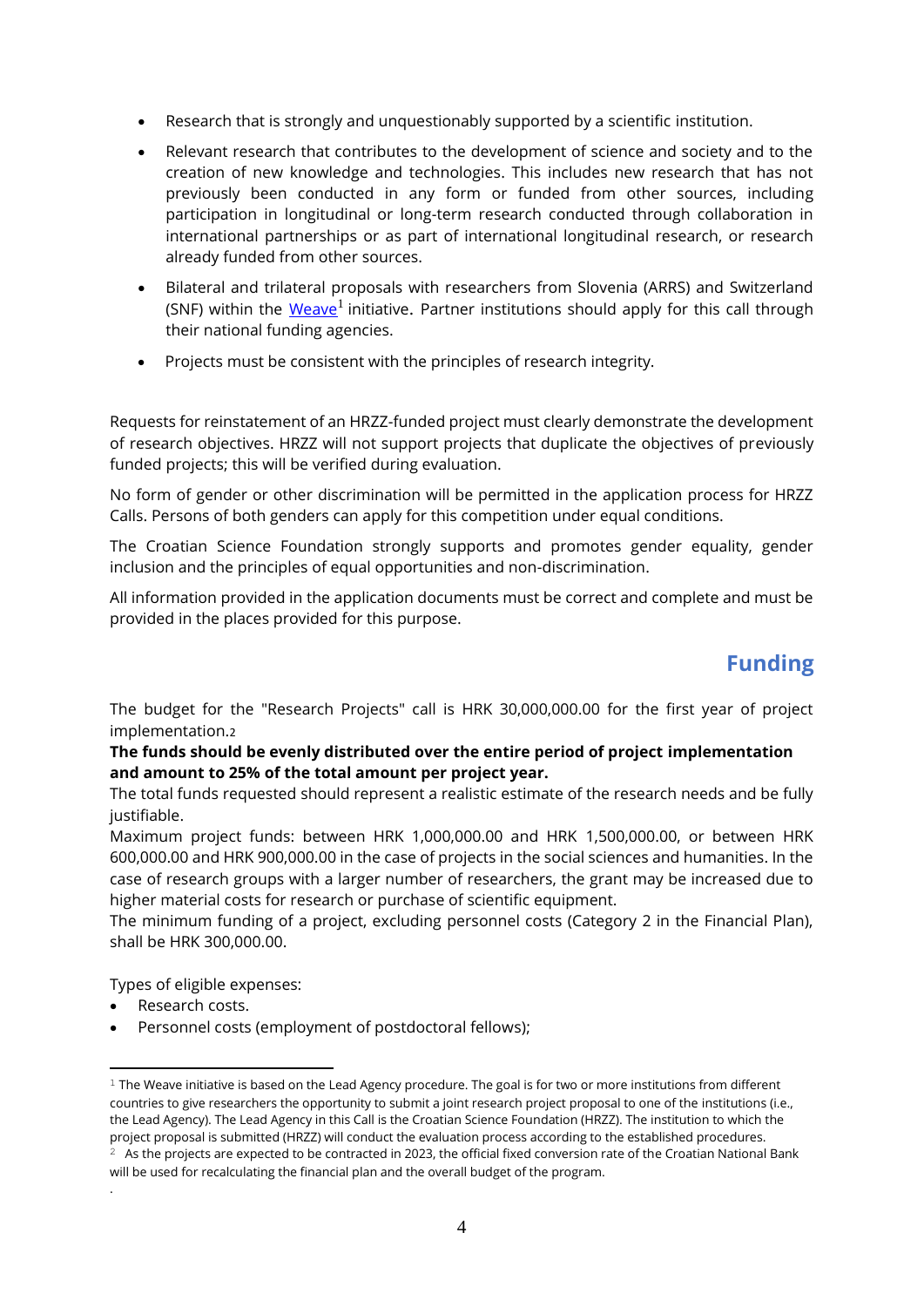- Equipment purchases and maintenance costs (up to HRK 500,000.00 for the entire project)
- Dissemination, training, and collaboration costs (up to HRK 100,000.00 per year)
- Open access costs (do 100.000,00 HRK per project)
- Indirect costs maximum 10% of total funds requested from HRZZ

Project proposals whose financial plans are not realistic, have not been clearly justified and do not have all institutional resources will be negatively evaluated.

Excessive expenditures may be a reason for rejecting a project proposal, even if it is of high quality in terms of content.

The project budget (Financial Plan) must be prepared to reflect the realistic needs of the project. If the budget contains ineligible expenditures, the exclusion of which would jeopardize the implementation of the project, the proposal will not be funded.

The financial plan form should indicate the amounts to be funded by the partner institution, as provided in the financial plan form (for projects submitted under the Weave Initiative). The expenditures in the budget should be divided into four periods of 12 months each.

If the project proposal or portion of the proposal submitted for this Call is already funded from another source or has been submitted for another solicitation, the applicant must include in the Resources section of the application form, list all pertinent information regarding the portions of the proposal that are funded from other sources (equipment, specific activities, etc.), as well as the sources, duration of funding, and amount. This information will not be evaluated, i.e., it will not be considered an advantage or disadvantage to the proposer. However, an additional evaluation may be conducted prior to contract award to determine the feasibility of parallel implementation and duplicate funding. In the event of a significant overlap with the other project, the HRZZ may decide to deny funding for the project proposal. Projects submitted under the Weave Initiative must indicate the total amount of funding requested by partner institutions. **Any form of double funding is not allowed and will be considered a gross violation of the Foundation's rules.**

## **Content of the application and submission procedure<sup>3</sup>**

All documents related to the project proposal must be submitted on the application forms exclusively in electronic format through the Electronic Proposal Submission (EPP) system, which can be accessed through the HRZZ website or through the following link [https://epp.hrzz.hr/.](https://epp.hrzz.hr/)

The Croatian Science Foundation will take all measures to ensure the availability of the proposal submission system. However, we urge all applicants not to submit project proposals immediately before the deadline for submission of applications, when the system load is high and could affect the application process.

All application documents are submitted in Croatian and English. The applicant of the project proposal is responsible for the content identity of the project proposal in both languages and the Croatian Science Foundation is not responsible for any differences.

Project proposals must be complete and entered the electronic system by the deadline specified in the Call. A researcher may have only one profile in the EPP system.

#### **Incomplete proposals and proposals not submitted by the deadline will not be considered.**

<sup>&</sup>lt;sup>3</sup> Before submitting a project proposal, you should read the instructions for submitting project proposals. The instructions can be found on the Foundation's website a[t www.hrzz.hr.](http://www.hrzz.hr/)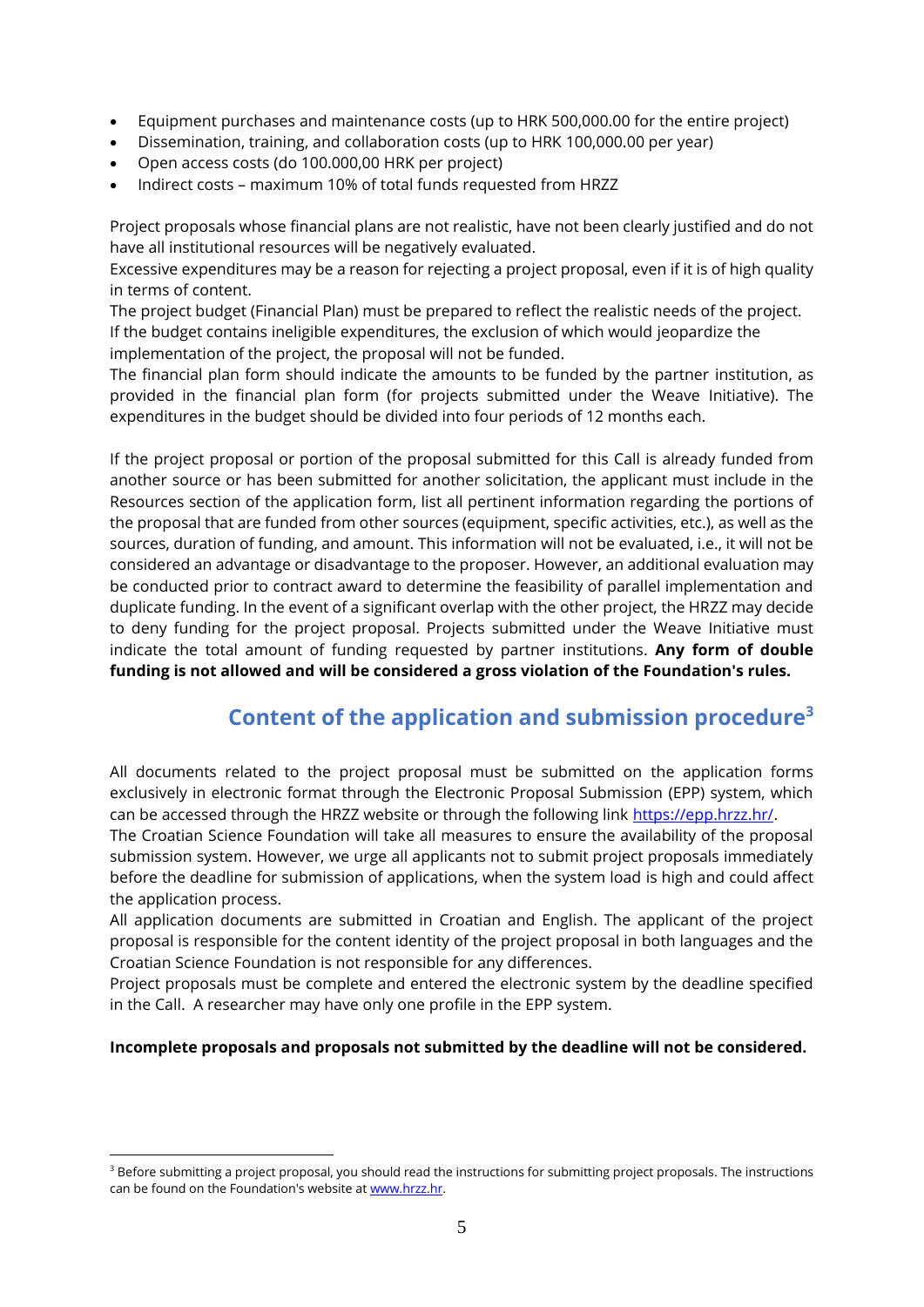#### **Mandatory content of the application:**

- **1. The Administrative Form<sup>4</sup>** contains basic information about the applicant(s), a detailed summary, and the support of the institution; it must contain the handwritten signatures of the project leader (PI) and the head of the instituion in the Republic of Croatia, as well as the seal of the institution. The evaluation in the first round will be based on this form, which must contain all important information about the project proposal (including the support of the scientific institution where the applicant is employed).
- **2. The Application Form** consisting of:

o Part A - contains a detailed description of the project proposal

o Part B - contains the CV of the project leader (PI), a track record of achievements in the last five years, which includes the most important works on which the project leader is the lead author and other relevant achievements

o Part C - contains a description of project management, a list of members of the research group, their CVs, and their responsibilities.

- **3. The Financial Plan/Budget Form** contains the elaboration of the required financial resources related to each objective and activity in the work plan. For bilateral and trilateral projects carried out under the Weave initiative, it is necessary to indicate the total funds requested by the partner institutions, according to the financial plan form
- **4. The Work Plan** must include an overview of the deliverables in terms of objectives, their sequence and timing, and the staff that will implement them.
- **5. The Research Data Management Plan (RMP)<sup>5</sup>** describes how project leaders will store data generated during the research and what will happen to it after the project is completed. Sharing research data increases visibility, publication citations, and collaboration among researchers. The form will not be evaluated in this Call.

#### **Supporting documents:**

- Certificate of Research Ethics.
- Signed letter of intent to participate in the proposed project for all employees who are not employed by the project oinstitution (the letter of intent of the employee from Croatia is signed by the head of the institution and the employee; the letter of intent of the employee from abroad is signed by the employee). Letters of intent are not submitted for employees applying for bilateral and trilateral projects in the role of a research partner group.
- For bilateral and trilateral projects, a letter of support from the partner institutions must be submitted with a list of equipment (valued at more than 5,000.00 Euros) and key resources to be used for project implementation, as per the template.<sup>6</sup>.
- Other documentation (if applicable).

#### **All documents listed in items 1 - 5 are mandatory for all project applicants. Incomplete applications will not be considered.**

Upon completion of the Call for Proposals, the HRZZ will conduct an administrative review of the applications received to determine if complete documentation was submitted by the deadline. If changes are required, HRZZ will request them from applicant (PI). Amendments can be submitted once upon the request of the Croatian Science Foundation and within the set deadline of five

<sup>4</sup> For bilateral and trilateral projects, The Administrative Form should include basic information about the partner research group leaders.

<sup>&</sup>lt;sup>5</sup> RMP is mandatory part of application documents, but not subject to evaluation.

<sup>6</sup> Mandatory documentation for bilateral and trilateral project proposals.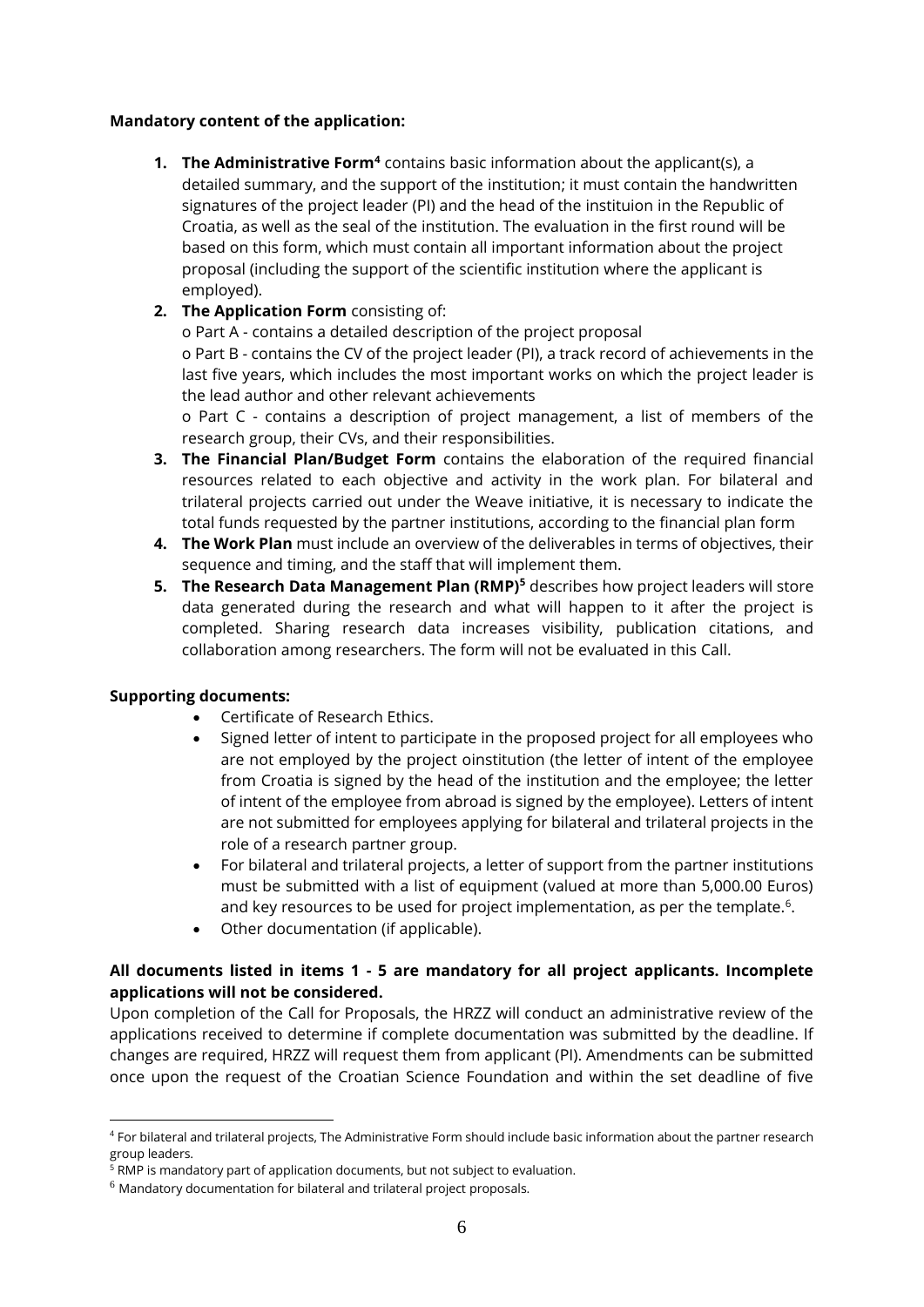working days. If the project proposal does not meet the administrative review even after the submitted changes or if the changes are not submitted within the deadline, the project proposal will not be forwarded for review.

### **Evaluation**

Croatian and international experts are involved in the evaluation of project proposals. The evaluation process includes the following steps:

- **1.** Project proposals that meet the administrative review, have complete and duly certified documentation and meet the Call conditions are submitted for evaluation.
- **2.** The members of the evaluation panel evaluate the project proposals based on the evaluation criteria for the "Research Projects" call, deadline 2022-10. the evaluation in the first round is based on the administrative form and the Work and Financial plan.
- **3.** Positively evaluated project proposals will be forwarded for peer review (grade A in the first-round evaluation form).
- **4.** The evaluation of the project proposals is carried out by international experts based on the entire project documentation, according to the evaluation criteria for the call "Research Projects", call deadline 2022-10.
- **5.** After the evaluation, the members of the evaluation panel will give a final opinion on the project proposals, considering the additional criteria specified in the evaluation form C.

Upon completion of the evaluation, the panels will rank the projects, which will be the basis for recommending funding for the project proposals. The estimated duration of the evaluation is seven to nine months.

The evaluation criteria can be found on the Foundation's website at [www.hrzz.hr.](http://www.hrzz.hr/)

Applicants have the right to appeal the Board's decisions, which must be substantiated and clear within eight working days of receiving notification of the Board's decision. Until the Complaints Commission is established in accordance with the Croatian Science Foundation Act (OG 57/22), the Board of Directors of the Croatian Science Foundation is responsible for the Complaints Commission.

Researchers from the Republic of Croatia may submit a joint proposal to the Croatian Science Foundation, which acts as the *Lead Agency* and evaluates the submitted project proposal according to the prescribed evaluation criteria, while the partner institutions accept the lead agency's decisions.<sup>7</sup> . For project proposals that are part of the Weave Initiative, an evaluation process will be carried out according to the prescribed evaluation criteria of the Croatian Science Foundation.

**Under the terms of the Weave Initiative agreement, 20% of the top-ranked project proposals in each ranking will receive funding in the areas of life sciences, natural and technical sciences, and social sciences and humanities.**

 $^7$ Since 2021, the Croatian Science Foundation has integrated the Weave initiative into its research project program. Croatian researchers who meet the requirements of the Croatian Science Fund can apply for a joint bilateral or trilateral project with researchers from Slovenia (ARRS) and Switzerland (SNF) who meet the requirements of ARRS and SNF.